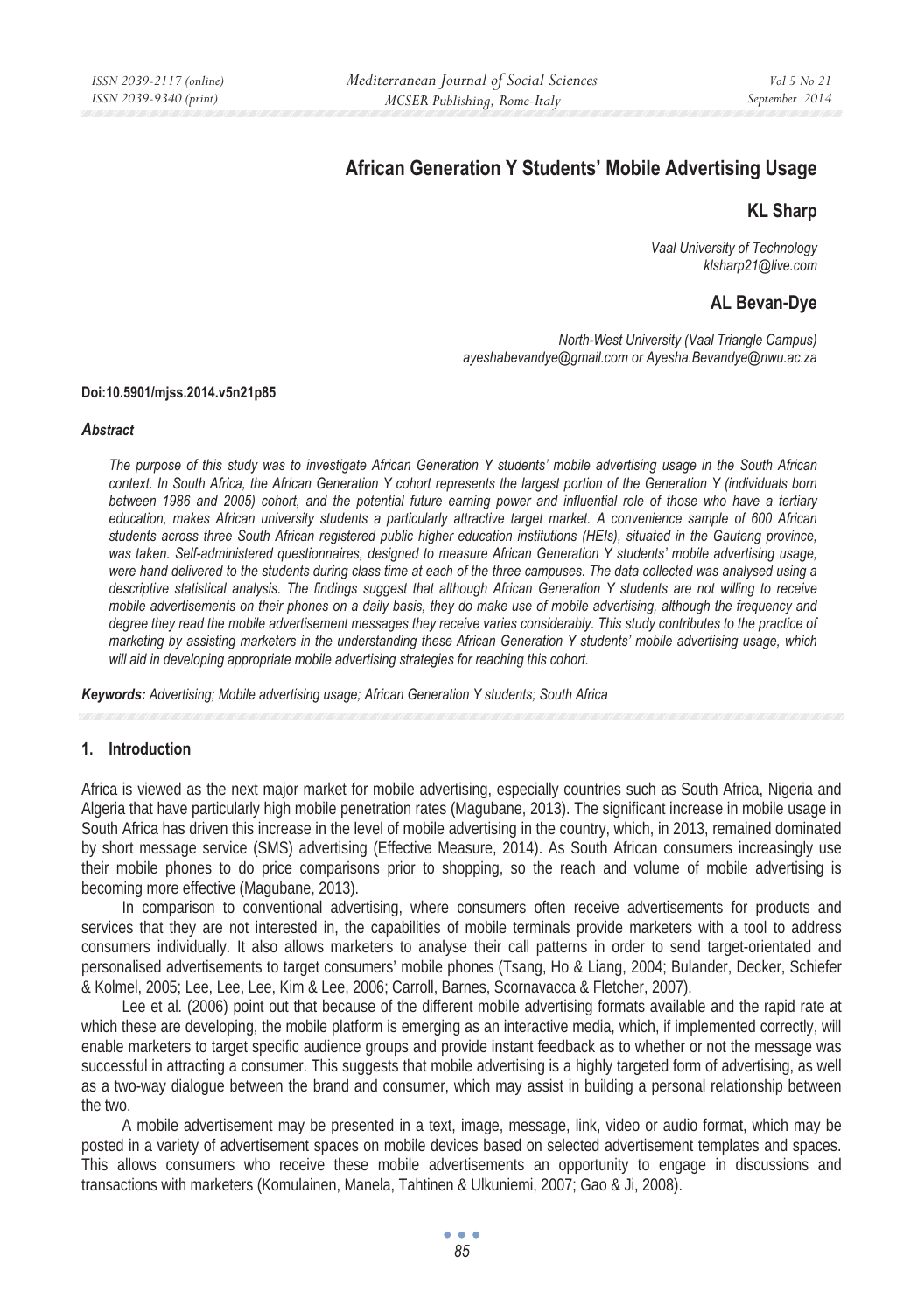Okazaki and Taylor (2008) indicate that even though there has been a significant increase in the ownership of mobile devices, there is no guarantee that consumers will readily accept mobile advertising. Gao and Ji (2008) suggest that certain technical challenges exist, which significantly affect consumers' acceptance of mobile advertisements. These technical challenges range from limited user interface, small screens, the absence of a full keyboard, as well as the low wireless Internet download speeds. As such, marketers need to create effective advertisements that are able to overcome these technical challenges.

Cleff (2007) and King and Jessen (2010) suggest that in order to ensure successful mobile advertising, and to provide more location-specific and personalised mobile advertisements, marketers need to profile consumers more precisely. This will allow for the creation of profiles, which could define and analyse consumers at any given time. With the use of profiling, marketers will be able to monitor when a consumer responds to a mobile advertisement, and update these profiles with the specific content related to a consumer's actions at any given time, making the managing of consumer profiles an on-going process.

According to Hudson (2013), these consumer profiles may be created on both individual devices and multiple devices by making use of various criteria, such as user, platform and location. Citrix (2013) adds that with all the developments in mobile technologies and the significant increase in the ownership of mobile devices, consumers are now able to access their desktops and applications from almost any device or location, indicating the need for the profiling of consumers to ensure they receive a consistent experience every time.

Swallow (2010) explains that options such as SMS, multi-media messaging (MMS), wireless application protocol (WAP), search aids, videos, push notifications, rich media and mobile application display advertisements make the landscape of mobile advertising complicated. Therefore, if not implemented correctly, mobile advertising may become a burden to consumers (Cleff, 2007). As such, marketers must pay special attention to the relevancy and utility of mobile advertisements to ensure that they provide consumers with useful information, and in a way to save them both time and money based on their personal profiles, situations and locations (Merisavo, Kajalo, Karjaluoto, Virtanen, Salmenlavi, Raulas & Leppaniemi, 2007).

Mobile advertising has considerable potential to contribute to brand building, and when applied under the appropriate conditions, generates action and excitement (Okazaki & Taylor, 2008). The use of celebrity endorsers or reference groups may also be a good tool to increase the effectiveness and adoption of mobile advertising (Soroa-Kaura & Yang, 2010). Consequently, the success of mobile advertising largely depends on consumers' receptiveness towards it and, at present, research indicates that in comparison to older generations, the youth are more accepting of mobile advertisements (Muk, 2007).

#### **2. Growth in Mobile Advertising**

Owing to the cost effectiveness and highly personalised nature of mobile advertising, more and more organisations are recognising the benefits of implementing a mobile advertising campaign as part of their advertising strategy (Peacock, 2011). Of those marketers using mobile advertising, 70 percent use text messages, 31 percent use video advertisements and 36 percent use mobile search. It is estimated that 45 percent of marketers intend on implementing mobile search in the near future, resulting in approximately 55 percent of all marketers re-evaluating their budgets and changing their focus to increasing mobile advertising expenditure (Stamford, 2011).

At the beginning of 2011 more than 23.2 billion mobile advertisement banners were delivered across the entire network, representing a 38 percent increase from the end of 2010 (Lai, 2011). By the third quarter of 2011, more than 33.6 billion advertisement banners were delivered across the entire network, which housed over 8 100 publisher sites, targeting over 300 million unique consumers per month (Pater, 2011). By the end of the first quarter of 2012, more than 45 billion advertisement banners had been delivered across the network, housing more than 10 000 publisher sites (GoMo News, 2012). The top 20 ranked mobile advertising countries generated approximately 79 percent of all these served mobile advertisement banners, with India, Indonesia, the United States, Korea and South Africa dominating the top five positions.

The introduction of smartphones into South Africa has seen the number of South African mobile Internet users significantly increase as a direct result of cheaper Internet access, which has provided marketers with an opportunity to create interactive mobile advertising campaigns (Pater, 2011). By the end of 2011, there were approximately 8.5 million Internet users in South Africa, with more than 2.48 million of these individuals primarily using their mobile phones to gain access to the Internet. This, combined with the more affordable smartphones and cheaper data rates, is believed to be the most influential force behind the significant growth in mobile advertising in South Africa (Joss, 2012).

The response rate for mobile advertising campaigns in South Africa ranges from between 10 percent to 25 percent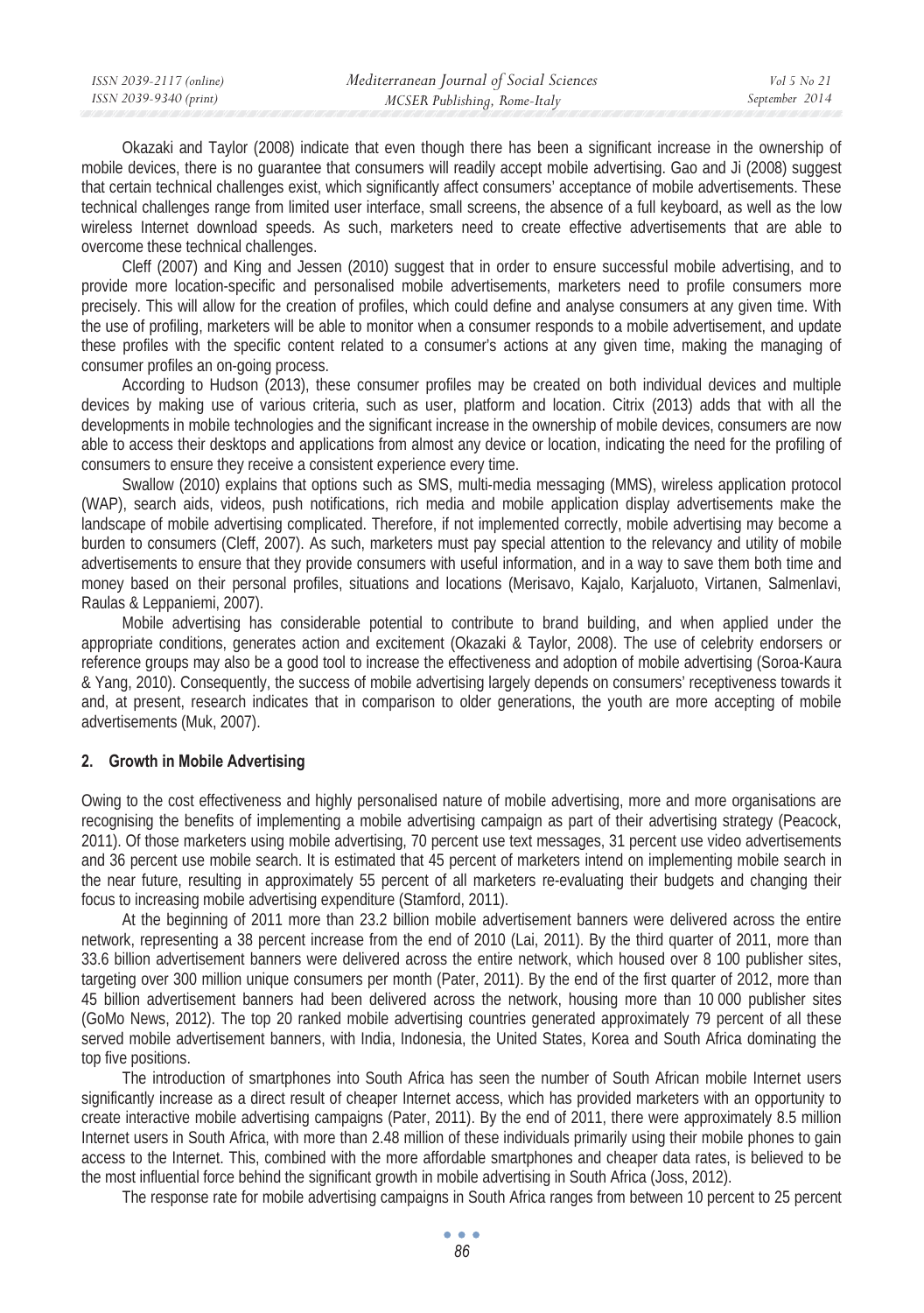| ISSN 2039-2117 (online) | Mediterranean Journal of Social Sciences | Vol 5 No 21    |
|-------------------------|------------------------------------------|----------------|
| ISSN 2039-9340 (print)  | MCSER Publishing, Rome-Italy             | September 2014 |

(Swallow, 2010). The possibilities of increased brand awareness, boosted revenue and improved customer loyalty, combined with the cost effectiveness of mobile advertising campaigns, highlight the importance of marketers allocating a portion of their digital advertising budgets to mobile advertising (Hallerman, 2012). Research indicates that 52 percent of brands are expected to commit 5 to 25 percent of their budgets to mobile advertising within the next five years (Nixon, 2013). Consequently, the mobile phone is considered the most exciting new advertising medium in South Africa.

Prabhudesai (2011) highlights that with 52 percent of all mobile users accessing the Internet being between the ages of 20 to 24 years, and a further 23 percent being between the ages of 25-29, it is evident that, compared to any other age cohort, the youth, known as Generation Y, use the mobile Internet and its various applications considerably more. Masote and Shevel (2012) add that due to the substantial growth in the youth market in South Africa there are now more sim cards and phone handsets per household. As such, mobile advertising is an effective avenue to this lucrative generation of young, urban and single consumers with substantial spending power (Baburajan, 2011).

As part of its strategy to move into multimedia and broadcasting, Vodacom, the market leader in South Africa's cellular service provider industry, now sells text advertisements on its free call-back service, and banner advertisements on its mobile Internet portals. These text advertisements are believed to generate up to 20 million messages per day and are able to reach both high- and low-end markets. Banner advertisements will be sold on Vodacom4me and Vodafone Live, which reportedly draw approximately 1.4 million users per month. These advertisements will offer consumers an optional click-through to a mobile website, allowing them to decide if they want to engage further with the brand (France-Presse, 2013).

#### **3. Generation Y**

Kane (2012) and Markert (2004) identify Generation Y as all the individuals born between 1986 and 2005, which constitutes more than 70 million individuals. Being the first generation to have grown up in a world where computers, mobile phones, electronic devices and the World Wide Web have been integral elements of everyday life has led to these individuals thriving on technology and its innovations. With the use of laptops, mobile phones and a range of other gadgets, these individuals can be plugged in 24 hours a day, seven days a week, causing them to learn, process information at rapid speeds, perform well in their jobs, and lead intense social lives (Sheahan, 2005; Schwalbe, 2009; Schlitzkus, Schenarts & Schenarts*.*, 2010; Kane, 2012; Ellis-Christensen, 2013).

Growing up in such a media saturated, brand conscious world has enabled these individuals to stay abreast of the rapid rate of technological and social change, which has led to the dubbing of them as the elusive new youth market segment. As such, organisations will need to embrace these individuals to ensure future success, highlighting the importance of connecting with this new generation of consumers on their own turf. This has created the need for marketers to rethink their advertising strategies and avenues geared towards these individuals (Wolburg & Pokrywczynski, 2001; Sheahan, 2005; Smith, 2012).

Although their resistance towards advertising efforts remains very similar to that of Generation X, the individuals of the Generation Y cohort respond differently towards the advertisements they receive (Wolburg & Pokrywczynski, 2001). These individuals prefer images and graphics as opposed to text, they crave interactivity, and are more responsive to personalised advertisements (Schwalbe 2009; Smith 2012). In addition, these individuals are visual and contextual, and process information on an emotional level, forming opinions about products and services been advertised based more on what the product or service can do and its appearance, rather than on what marketers say about the product or service (Aquino, 2012). Therefore, although this cohort plays an important role in the advertising economy, the degree of difficulty involved in communicating with this cohort poses a threat to the success of many organisations' marketing efforts. This highlights the need for marketers to learn that it is not "how to reach consumers where they are" that is important, but rather "how to understand their mind-set and where they are going" (Martins, 2013).

Many organisations view the Generation Y cohort as a homogenous market segment; however, the literature indicates that it is more of a heterogeneous market segment (Foscht, Schloffer, Maloles & Chia 2009). Moreover, marketers are becoming aware that the purchasing habits of these individuals will have a significant impact in the years to come (Wolburg & Pokrywczynski, 2001). The purchasing behaviours of these individuals are very computer-oriented, which may suggest that by implementing and using digital media, organisations may create a more appealing overall image and product or service offering (Malarchy, 2006).

Owing to their short attention spans and strong desire for complete information, marketers need to ensure that advertising campaigns targeted at the Generation Y cohort do not prolong the facts in an attempt to create a sense of drama or omit information to generate mystery or consumer interest. Moreover, individuals in this cohort respond to advertisements that are "hip", with "edgy statements that cut through media clutter and push the boundaries of style and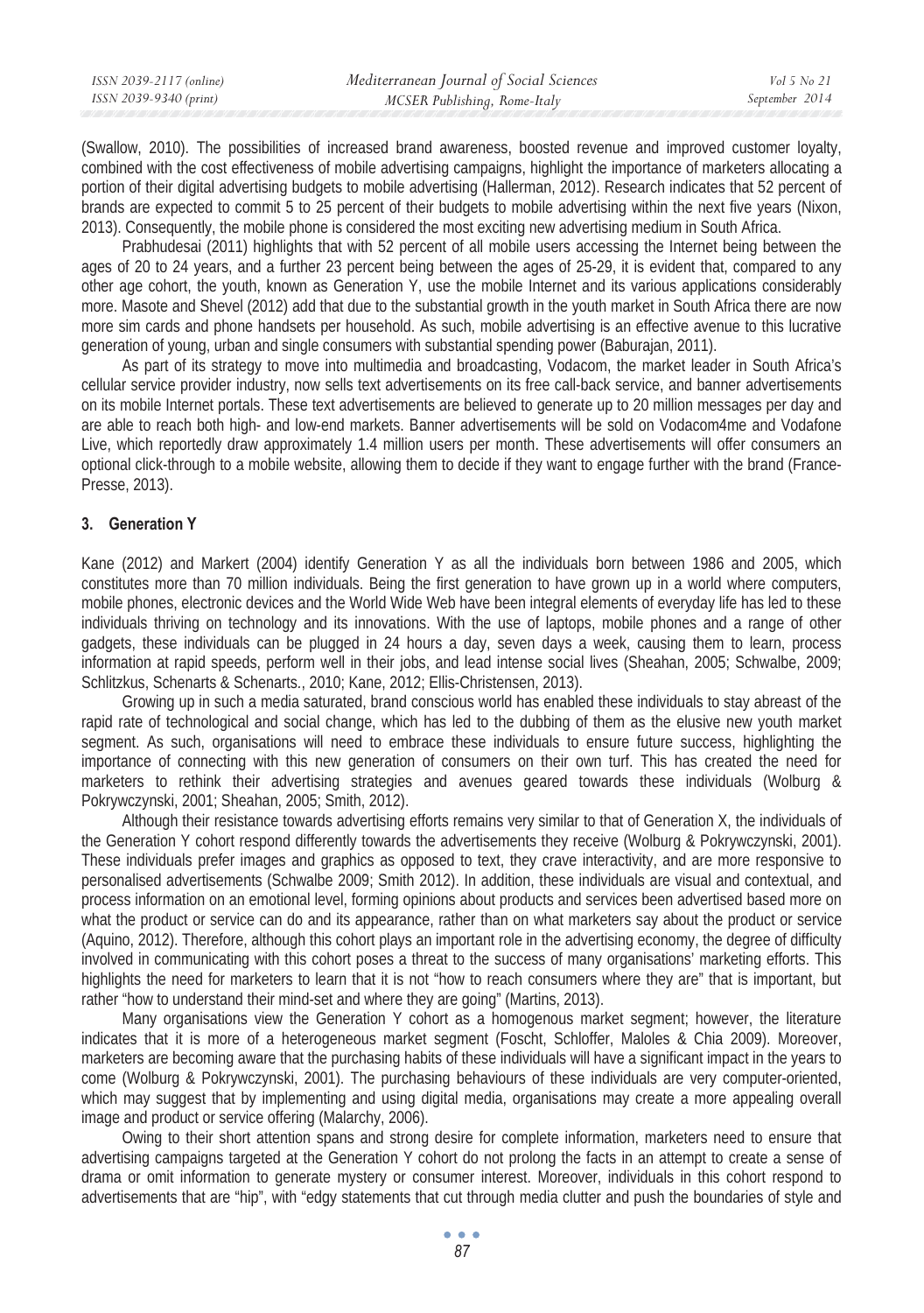| ISSN 2039-2117 (online) | Mediterranean Journal of Social Sciences | Vol 5 No 21    |
|-------------------------|------------------------------------------|----------------|
| ISSN 2039-9340 (print)  | MCSER Publishing, Rome-Italy             | September 2014 |

taste" (Markiewicz, 2003). As such, marketers should gear their advertising strategies towards anything that appears to be "new, advanced and computerised" (Malarchy, 2006).

In 2013, approximately 38 percent of the South African population were categorised as forming part of the Generation Y cohort. In South Africa, the majority of this cohort (an estimated 83%) is made up of Africans, rendering the country's African Generation Y cohort a significantly sized market segment (Statistics South Africa, 2013). Those African Generation Y members engaged in tertiary education represent an especially important segment, given that higher education often translates into higher future earning potential and a higher social status within a community (Bevan-Dye & Suruijlal, 2011). Studies that focus on students at tertiary institutions typically define them as individuals between the ages of 18 and 24 (Wolburg & Pokrywczynski, 2001; Steel, 2012).

In South Africa, African who are well educated, have well-paying occupations, and who are credit-worthy are labelled the Black Diamonds. In all likelihood, African Generation Y individuals with a tertiary education will one day become Black Diamonds (Herman, 2006; Comins, 2007). In the last eight years, the Black Diamond segment in South Africa has increased from 8 percent to 16 percent of the population segment, and its spending power has increased to R400 billion (Radebe, 2013). Black Diamonds are a group of individuals characterised by a certain amount of education, wealth, and other middle-class determining factors (Herman, 2006). Higher education levels, credit, black economic empowerment (BEE) and economic growth have all contributed to the growth in this African middle class (Radebe, 2013). Shevel (2013) indicates that in 2013, 95 percent of South Africa's Black Diamonds owned a mobile device, which is a significant increase from the 65 percent in 2004. As future Black Diamonds, African Generation Y individuals engaged in tertiary education constitute an important segment to marketers in the South African market.

## **4. Methodology**

#### *4.1 Sample*

The sample frame for this study constituted the 23 public registered higher education institutions (HEIs) in South Africa in 2013. From the original sampling frame, a non-probability judgement sample of three HEIs, located in the Gauteng province, was taken to narrow the sampling frame- one comprehensive university campus, one traditional university campus and one university of technology campus. The Gauteng province was selected over other provinces in the country because it comprises the largest share of the South African population. Approximately 12, 7 million people, equivalent to 24 percent of the South African population, live in Gauteng (Statistics South Africa, 2013).

A non-probability, convenience sample of 600 full-time undergraduate African Generation Y students was used to conduct the study. Lecturers at each of the three campuses were contacted and asked if they would allow the questionnaire to be distributed to their students during or after lectures. Once permission was obtained from the lecturer, a self-administered questionnaire was distributed to the full-time African Generation Y undergraduate students during or straight after class time at each of the three campuses.

#### *4.2 Research instrument*

In accordance with the objectives of the study, the questionnaire used included two sections namely Section A, which was designed to gather demographic data and Section B where three scales were used, to determine participants' mobile advertising usage. These scales were designed to determine how often African Generation Y students were prepared to receive mobile advertisements (four items), how often they read these advertisements (five items) and how much of the advertisement they read (five items).

#### **5. Results**

Given that the completion of the questionnaire was voluntary, a relatively high response rate of 75.83 percent was achieved. Respondents ranged from 18 to 24 years of age. With the exception of the Northern Cape and the Western Cape, each of South Africa's nine provinces was represented. The majority of respondents indicated their province of origin to Gauteng (57%), followed by Free State (11%). The sample contained more female respondents (61%) than male respondents (39%). Demographic information for respondents is provided in Table 1.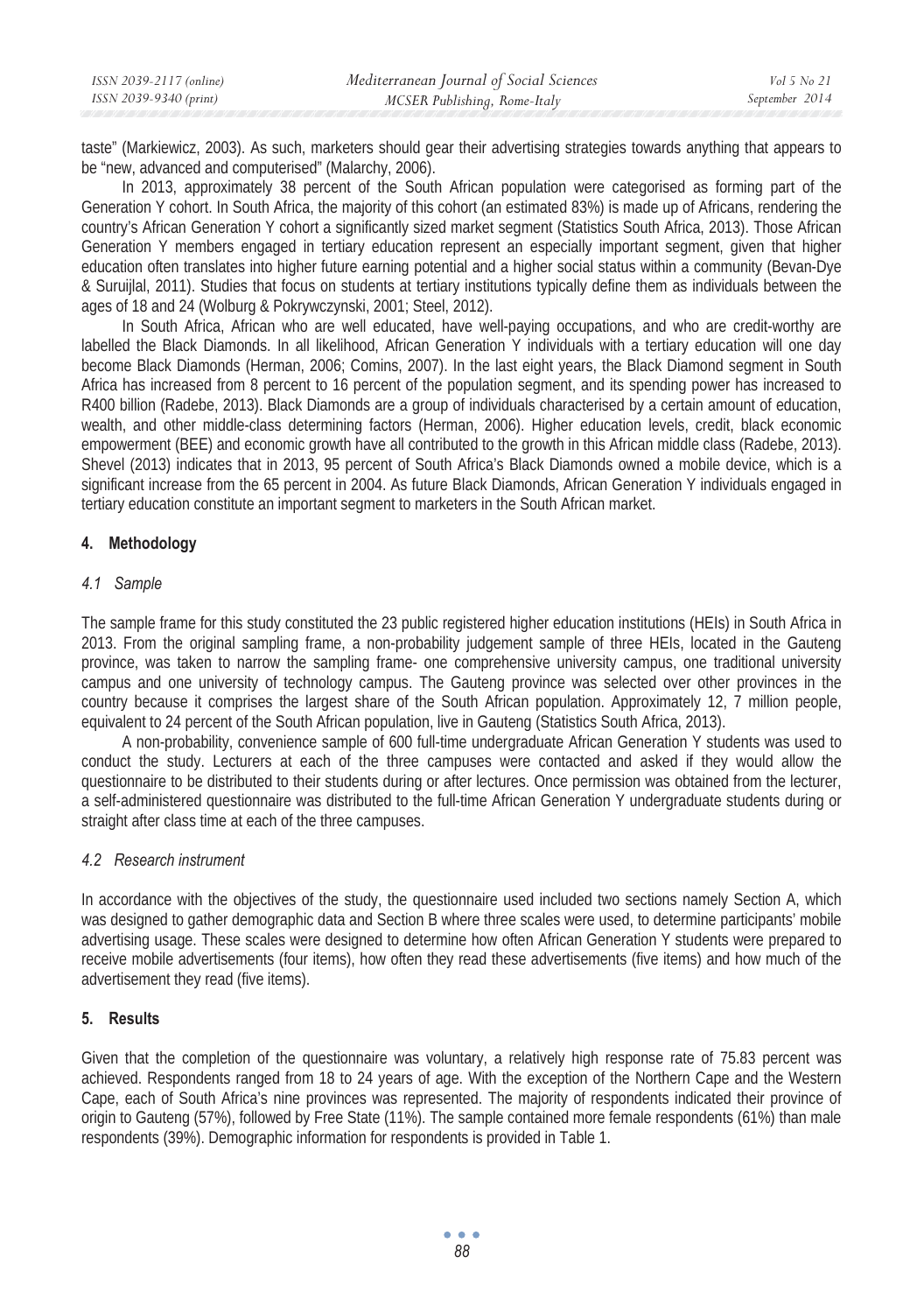## **Table 1.** Sample description

| Age | Percent (%) | Gender | Percent (%) | <b>Province</b>   | Percent (%) |
|-----|-------------|--------|-------------|-------------------|-------------|
| 18  |             | Female | 61          | Gauteng           | 57          |
| 19  | 20          | Male   | 39          | <b>Free State</b> | 11          |
| 20  | 21          |        |             | Limpopo           | 10          |
| 21  | 19          |        |             | Mpumalanga        |             |
| 22  | 16          |        |             | North West        | b           |
| 23  |             |        |             | KwaZulu-Natal     | b           |
| 24  | b.          |        |             | Eastern Cape      |             |
|     |             |        |             | Northern Cape     |             |
|     |             |        |             | Western Cape      |             |

In addition to the demographic questions, the particiapants were asked three questions designed to determine their mobile advertising usage. The first question asked how often participants were willing to receive mobile advertisements. Of the participants, 75 percent indicated being willing to receive mobile advertisements less than once a day, 17 percent twice a day, 5 percent three times a day and 2 percent more than four times a day. African Generation Y students willingness to receive mobile advertisments is reported on in Table 2.

**Table 2.** Willingness to receive mobile advertisments

| How often are you willing to receive mobile advertisements? | Percent % |
|-------------------------------------------------------------|-----------|
| Less than once a day                                        |           |
| Twice a day                                                 |           |
| Three times a day                                           |           |
| More than four times per day                                |           |

In terms of the frequency African Generation Y students read the mobile advertisements they receive, 26.4 percent of the participants indicated that they ignore the mobile advertisements they receive, 37.6 percent read them occasionally, 4.2 percent read them after accumulating too many, 15.8 percent read them when they get time and 14.9 percent read them right away. These findings are summarised in Table 3.

**Table 3.** Frequency of reading received mobile advertisements

| How often do you read the mobile advertisements you receive?       | Percent % |
|--------------------------------------------------------------------|-----------|
| Ignore the mobile advertisements completely                        | 26.4      |
| Occassionally read the mobile advertisments                        | 37.6      |
| Read the mobile advertisements after accumulating too many of them | 4.2       |
| Read the mobile advertisements when they get time                  | 15.8      |
| Read the mobile advertisements right away                          | 14.9      |

With regards to how much of mobile advertisements African Generation Y students read, 22 percent of the participants indicated that they read none of the mobile advertisement messages they receive, 35 percent indicated that they read about a quarter, 13 percent read about half, 5 percent about three-quarters, and 23 percent indicated that they read the whole mobile advertisement message. This information is sumarised in Table 4.

**Table 4.** Degree to which mobile advertisements are read

| How much of your received mobile advertisements do you read?  | Percent % |
|---------------------------------------------------------------|-----------|
| Read none of the mobile advertisement message                 |           |
| Read about a quarter of the mobile advertisement message      | 35        |
| Read about half of the mobile advertisement message           | 13        |
| Read about three-quarters of the mobile advertisement message |           |
| Read the whole mobile advertisement message                   | 23        |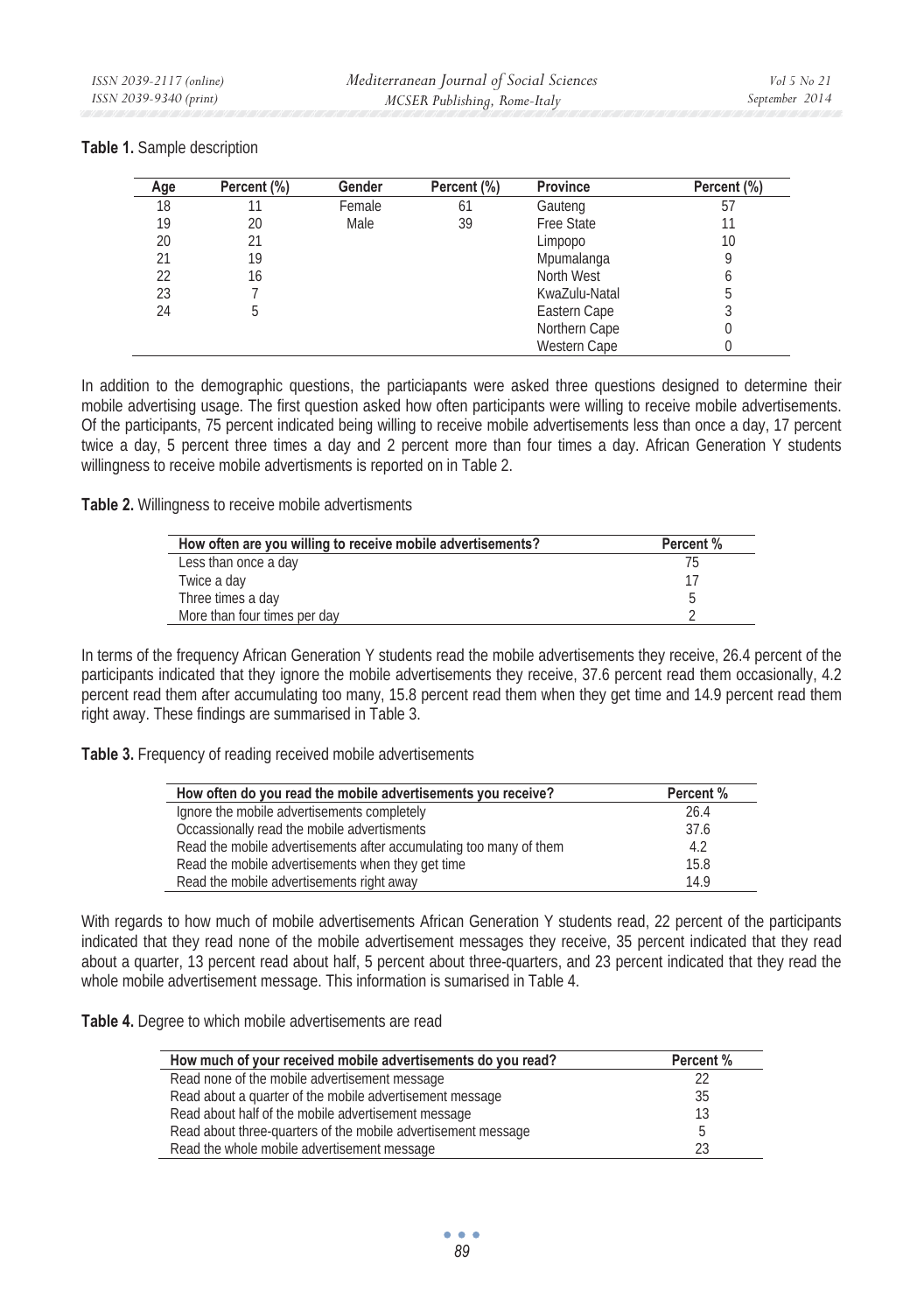#### **6. Discussion**

The purpose of this study was to measure African Generation Y students' mobile advertising usage. The findings suggest that the majority of African Generation Y students would be willing to receive mobile advertisement messages less than once a day, which suggests that excessive mobile advertising might result in irritation, which would negatively influence their attitudes towards mobile advertising. This may in turn negatively influence their attitudes towards the brand being advertised. As such, marketers need to balance the reach and frequency of their mobile advertising efforts carefully.

In terms of how often African Generation Y students read mobile advertisements, even though a significant number indicated they ignored them completely, over 70 percent indicated that they did read them, at least occasionally. In order to encourage readership of mobile advertisements, marketers need to endeavour to make these messages more interesting and relevant to this age cohort. They should also make use of the personalisation feature of mobile advertising and address the individual by name. In addition, given that the new mobile smartphones are typically equipped with a global positioning system (GPS), targeting consumers with location-based mobile advertisements may serve to make the message more relevant and valuable to its audience.

Whilst the vast majority of African Generation Y students indicated that they read at least a portion of the mobile advertisements that they receive, over 30 percent indicated that they read only a quarter of the message. This suggests that marketers should employ the same wisdom utilised for billboard advertising in their mobile advertising efforts – keep the message short. Furthermore, the findings suggest that marketers should make use of the primacy order effect and make their most important point or strongest argument at the start of the message in order to attract the attention of their target audience.

## **7. Limitations and Future Research**

This study measured African Generation Y students' mobile advertising usage. This study, like most studies, has certain limitations, which may present several future research opportunities. The first limitation is that the study made use of a non-probability convenience sampling method to conduct the survey. As such, care should taken when interpreting the study's results. In addition, a single cross-sectional research design was used in this research study. Consequently, the research study's findings lack the depth of a longitudinal study. Future research, in the form of a longitudinal study, would provide valuable information concerning any changes in the usage of mobile advertising by African Generation Y students. A second limitation of the study is that it only focused on African Generation Y individuals aged between 18 and 24. It would be interesting to determine younger African Generation Y members' mobile advertising usage, as well as the level of usage by other generations alive today. Research focusing on the factors that determine the African Generation Y cohort's attitude towards mobile advertising would be particularly valuable in uncovering the best way of using mobile advertising to target this segment.

#### **8. Conclusion**

In conclusion, the significant developments in and rapid adoption of mobile technologies have led to the development and introduction of mobile advertising, which has altered the world of marketing in many ways. The success of mobile advertising largely depends on consumers' receptiveness towards it and, at present, research indicates that in comparison to older generations, the youth are more accepting of mobile advertisements. The current study expands on consumer mobile advertising usage by looking at the African Generation Y cohort within the South African context. As Generation Y consumers represent the future, it is important for marketers to understand these consumers' mobile advertising usage in order to develop appropriate mobile advertising strategies. The findings of this study suggest that mobile advertising messages using the SMS format should be kept short and relevant, and that the strongest point in the message should be put first. In addition, there should be a careful balance concerning the reach and frequency of mobile advertisements.

## **References**

Aquino, J. (2012). Gen Y: the next generation of spenders. [Online] Available: http://www.destinationcrm.com/Articles/Editorial// Magazine-features/Gen-Y-The-Next-Generation-of-Spenders-79884.aspx (August 9, 2013).

Baburajan, R. (2011). Mobile marketing: the next boom. [Online] Available: http://www.biztechreport.com/story/1193-Mobile-Marketing-Next-Boom (April 17, 2013).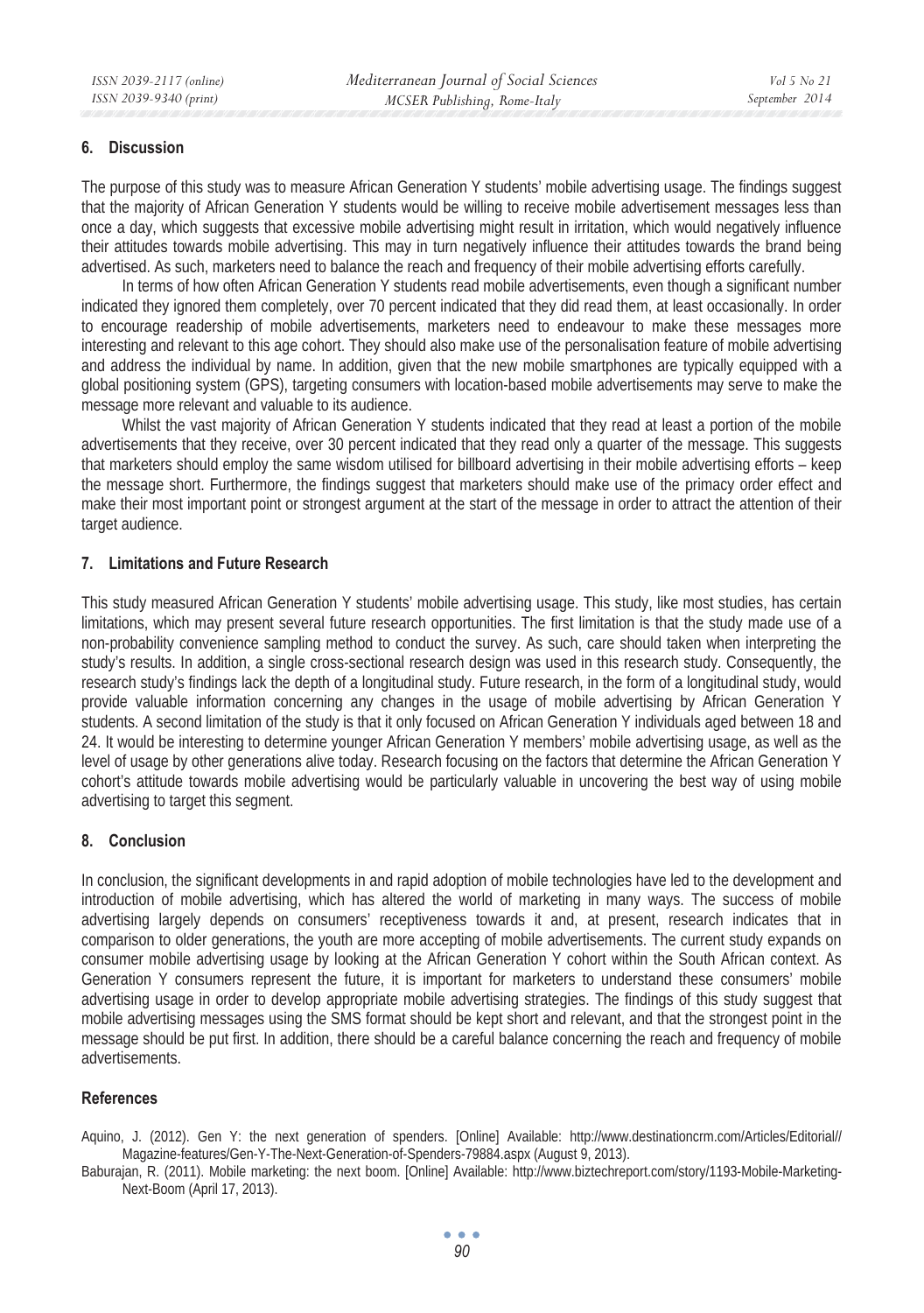- Bevan-Dye, A.L. (2013). Black Generation Y students' attitudes towards Web advertising value. *Mediterranean Journal of Social Sciences,* 4(2),155-164.
- Bulander, R., Decker, M., Schiefer, G. & Kolmel, B. (2005). Comparison of different approaches for mobile advertising. *IEEE Internal Workshop on Mobile Commerce and Services.*

Carroll, A., Barnes, S.J., Scornavacca, E. & Fletcher, K. (2007). Consumer perceptions and attitudes towards SMS advertising: recent evidence from New Zealand. *International Journal of Advertising,* 26(1), 79-98.

- Citrix. (2013). Profile Management. [Online] Available: http://www.citrix.com/go/jmp/upm (July 9, 2013).
- Cleff, E.B. (2007). Mobile advertising regulation: Implementing the legal criteria of meaningful consent in the concept of mobile advertising. *Computer Law & Security Report,* 23, 262-269.
- Comins, L. (2007). Black diamonds' drive economy. [Online] Available: http://www.iol.co.za/news/south-africa/black-diamonds-driveeconomy-1.357317 (March 6, 2012).
- Effective Measure. (2014). South Africa mobile report. March, 2014. [Online] Available: http://www.effectivemeasure.com/south-africanmobile-report-march-2014 (July 9, 2014).
- Ellis-Christensen, T. (2013). What is Generation Y? [Online] Available: http://wisegeek.org/what-is-generation-y.htm (August 22, 2013).
- Foscht, T., Schloffer, J., Maloles, C. & Chia, S.L. (2009). Assessing the outcomes of Generation-Y consumers' loyalty. *International Journal of Bank Marketing*, 27(3), 218-241.
- France-Presse, A. (2013). Mobile phone industry predicts 4 billion subscribers by 2018. [Online] Available: http://www.rawstory.com/rs/ 2013/02/25/mobile-phone-industry-predicts-4-billion-sunscribers-by-2018 (April 17, 2013).
- Gao, J.Z. & Ji, A. (2008). SmartMobile-AD: an intelligent mobile advertising system. IEEE. *The 3rd International Conference on Grid and Pervasive Computing Workshops*, 54(3), 164-171.
- GoMo News. (2012). Mobile advertising sees tremendous growth says Buzzcity. [Online] Available: http://www.gomonews.com/mobileadvertising-sees-tremendous-growth-says-buzzcity/ (September 7, 2013).
- Hallerman, D. (2012). Smartphones, mobile Internet set stage for increased mobile ad spend. [Online] Available: http://www.emarketer.com/Article/Smartphones-Mobile-Internet-Set-Stage-Increased-Mobile-Ad-Spend/1008622 (September 18, 2012).
- Herman, D. (2006). "Black diamonds" are misunderstood survey. [Online] Available: http://www.iol.co.za/news/south-africa/blackdiamonds-are-misunderstood-survey-1.282308 (March 6, 2012).
- Hudson, B. (2013). Dell KACE K3000 mobile management appliance. http://www.kace.com/products/mobile-managment-aplliance/ feature/Mobile-Device-Filtering (July 9, 2013).
- Joss, E. (2012). How South Africans use cell phones/ smartphone usage [Inforgraphic]. [Online] Available: http://www.xcellentmedia. co.za/blog/how-south-africans-use-cell-phones-infographic/ (July 9, 2013).
- Kane, S. (2012). Generation Y. [Online] Available: http://legalcareers.about.com (June 25, 2012.
- King, N.J. & Jessen, P.W. (2010). Profiling the mobile customer- privacy concerns when behavioural advertisers target mobile phonespart 1. *Computer Law & Security Review,* 26, 455-478.
- Komulainen, H., Manela, T., Tahtinen, J. & Ulkuniemi, P. (2007). Retailers' different value perceptions of mobile advertising service. *International Journal of Service Industry Management,* 18(4), 368-393.
- Lai, K.F. (2011). The BuzzCity report: a quarterly briefing on the mobile Internet, 1(2). [Online] Available: http://www.loyokezie.com/wpcontent/uploads/2011/05/The-BuzzCity-Report-Q2-2011.pdf (February 14, 20130.
- Lee, H.S., Lee, C.H., Lee, G.H., Kim, Y. & Lee, B.G. (2006). Analysis of the actual response rates in mobile advertising. *International Conference on Innovations in Information Technology.* [Online] Available: http://academic.reserach.microsoft.com/publication/ 50520521/analysis-of-the-actaul-response-rates-in-mobile-advertising (February 18, 2013).
- Magubane, K. (2013). Africa is next major mobile advertising market, says BuzzCity. Business Day Live, 22 February. [Online] Available: http://www.bdlive.co.za/business/media/2013/02/22/africa-is-next-major-mobile-market-says-buzzcity (July 9, 2014).
- Malarchy, S. (2006). Marketing to Generation Y: the "Echo Boomers". [Online] Available: http://voices.yahoo.com/marketing-generationy-echo-boomers-38136.html?cat=3 (August 22, 2013).
- Markert, J. (2004). Demographics of age: generational and cohort confusion. *Journal of Current Issues and Research in Advertising,*  26(2),11-25.
- Markiewicz, P. (2003). Who's filling Gen-Y's shoes? [Online] Available: http://www.brandchannel.com/features\_effects.asp?pf\_id=156 (August 22, 2013).
- Martins, C. (2013). Mobile influence: the new power of the consumer webinar overview. http://www.scoop.it/t/consumer-behaviour-onweb/p/1221589190/ (August 22, 2013).
- Masote, M. & Shevel, A. (2012, March 11). MTN unlikely to unplug Iran. *Sunday Times, Business Times*, p. 11.
- Merisavo, M., Kajalo, S., Karjaluoto, H., Virtanen, V., Salmenlavi, S., Raulas, M & Leppaniemi, M. (2007). An empirical study of the drivers of consumer acceptance of mobile advertising. *Journal of Interactive Advertising,* 7(2), 41-50.
- Muk, A. (2007). Consumers' intention to opt into SMS advertising: a cross-national study of young Americans and Koreans. *International Journal of Advertising,* 26(2), 177-198.
- Nixon, C.W. (2013). Social media marketing ranks as b2b marketers' most popular tactics. [Online] Available: http://www.scoop.it/t/ emerging-themes-in-marketing?page=3 (April 17, 2013).
- Okazaki, S. & Taylor, C.R. (2008). What is SMS advertising and why do multinationals adopt it? Answers from an empirical study in European markets. *Journal of Business Research,* 61, 4-12.